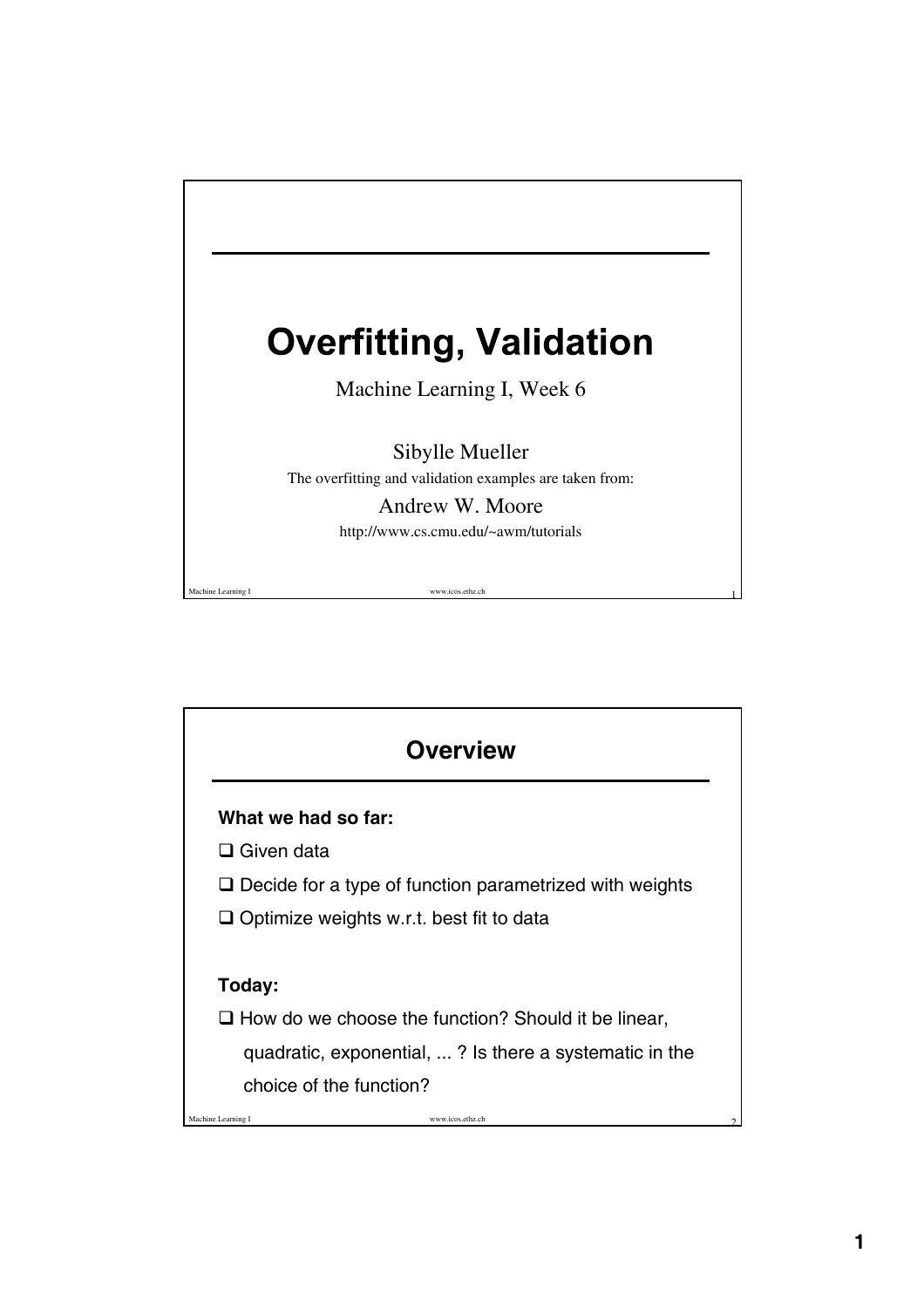

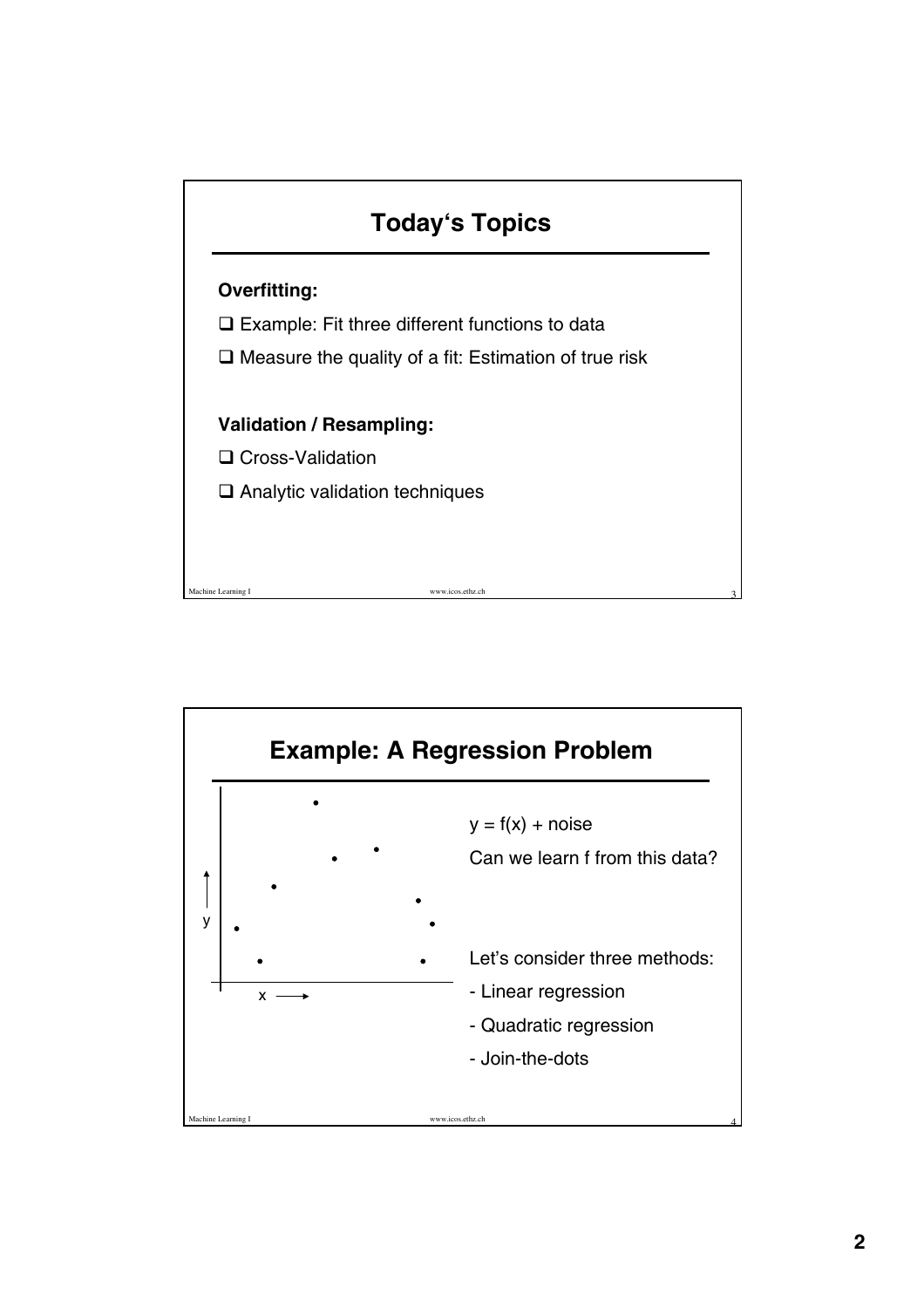

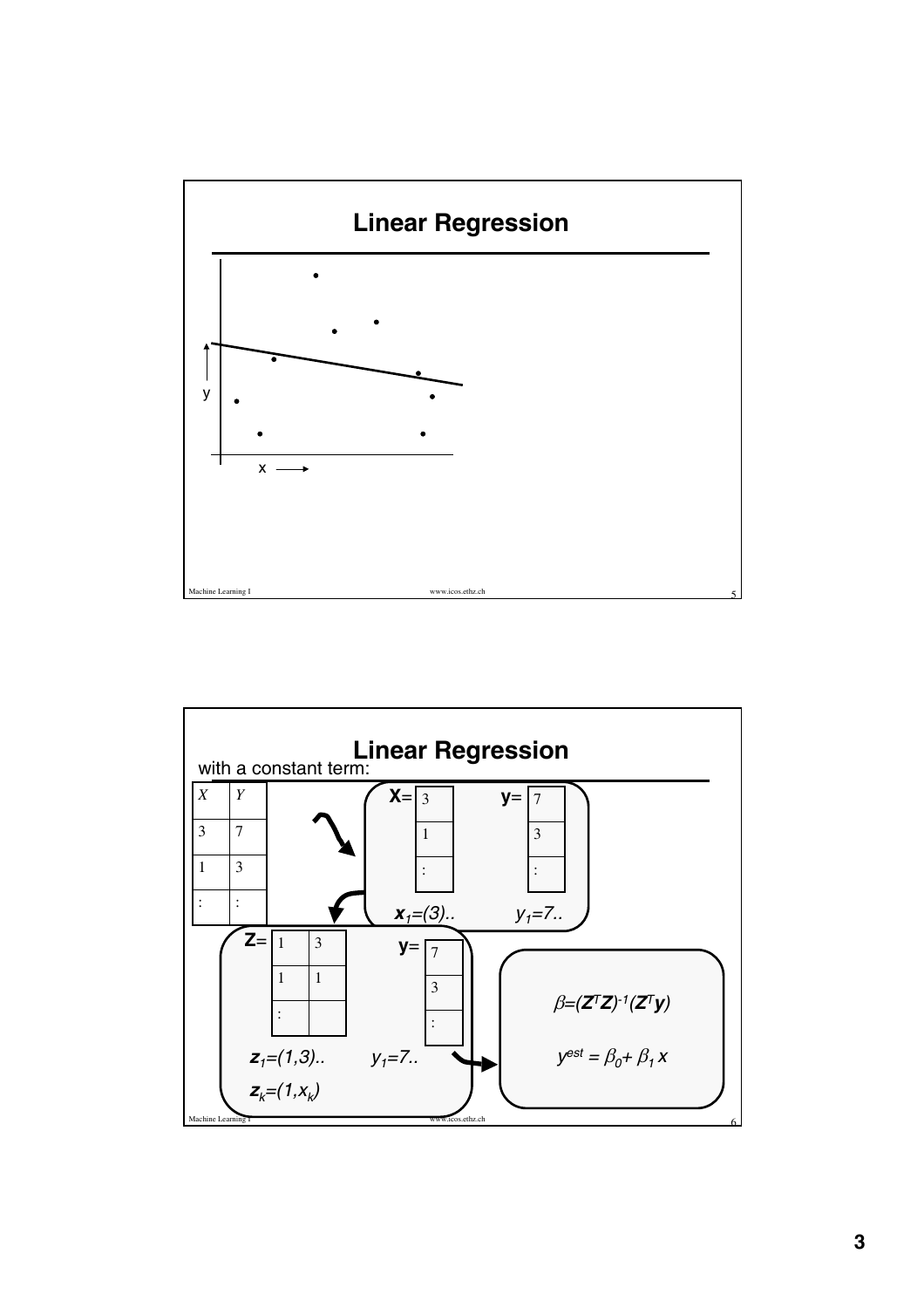

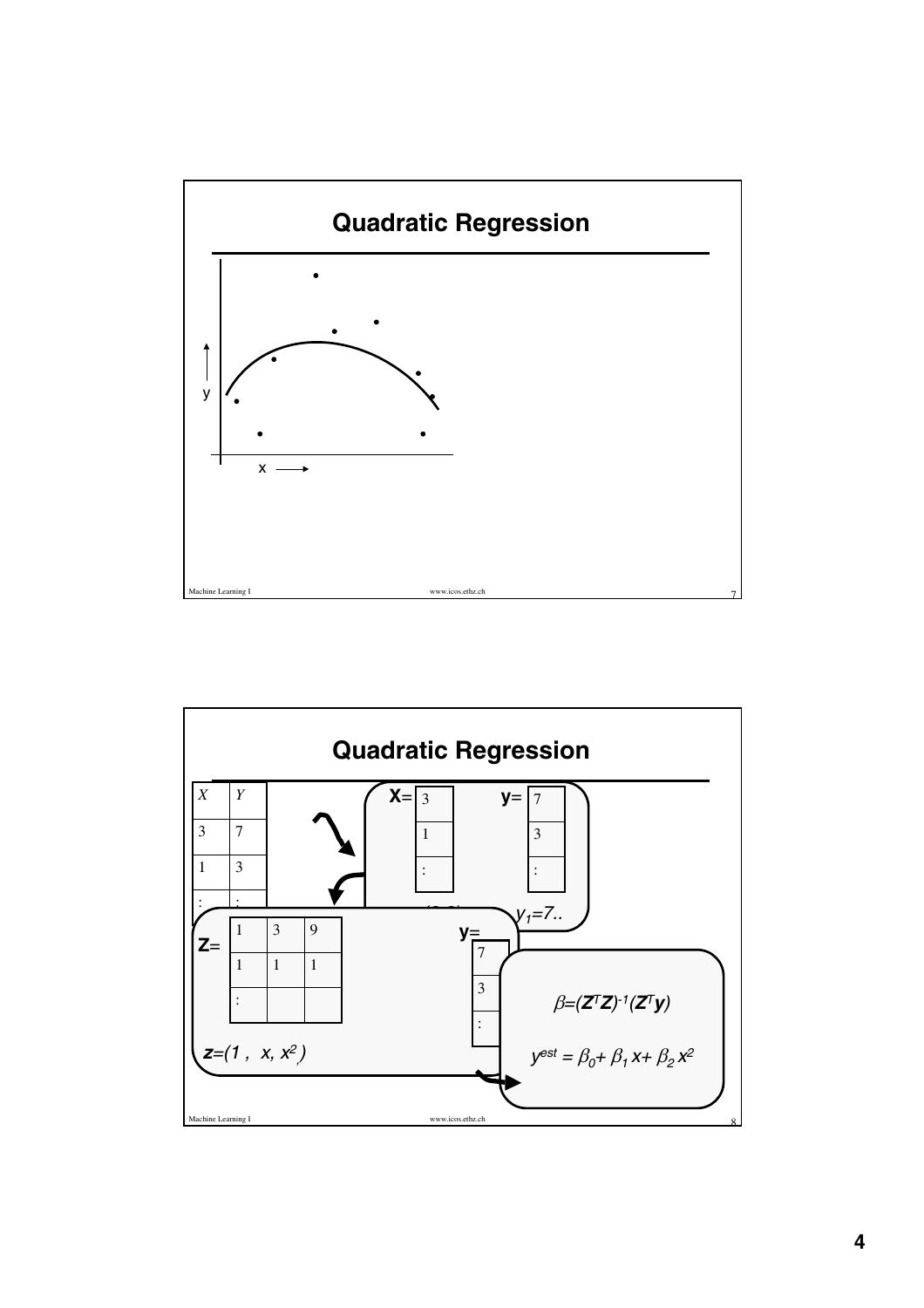

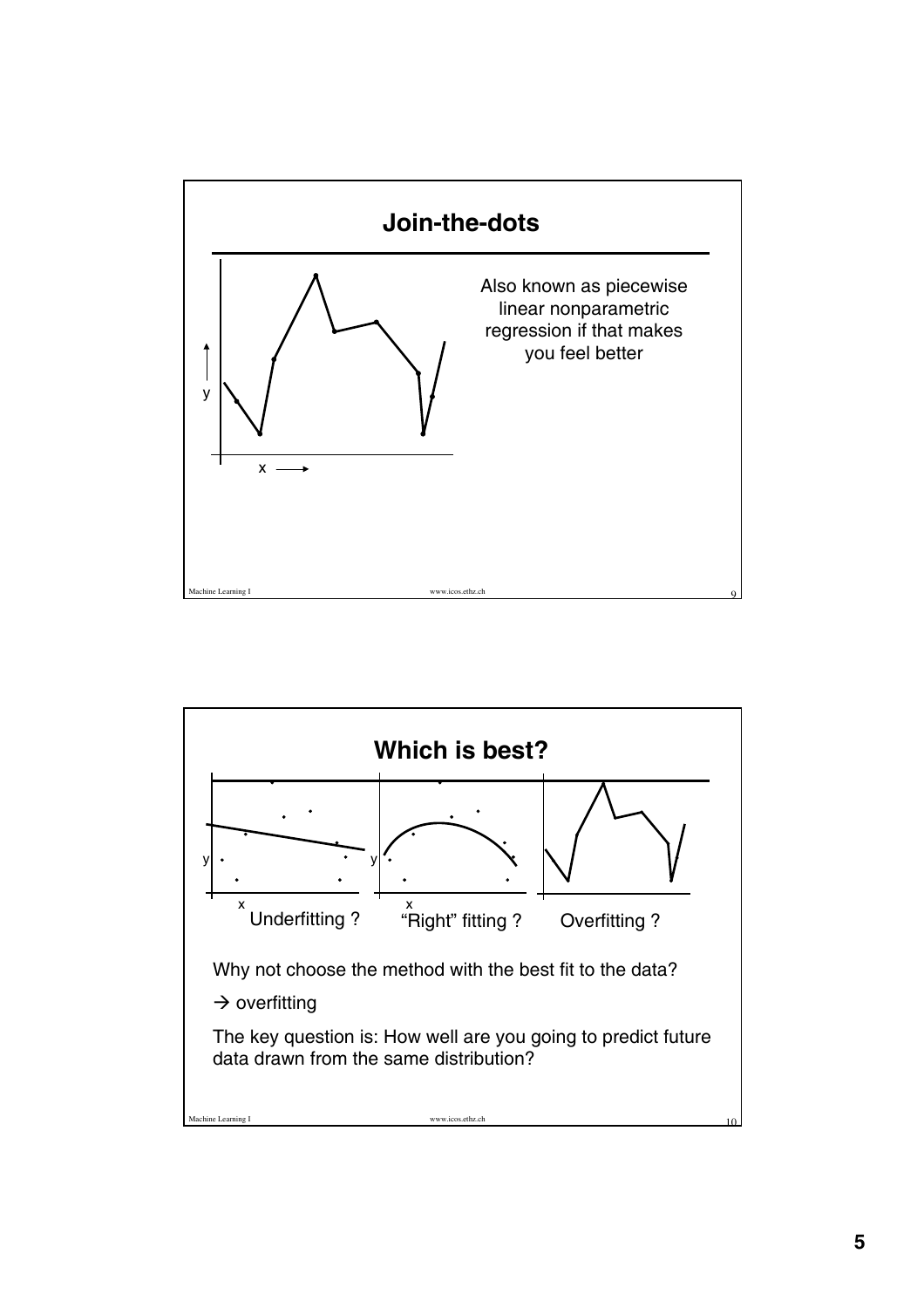

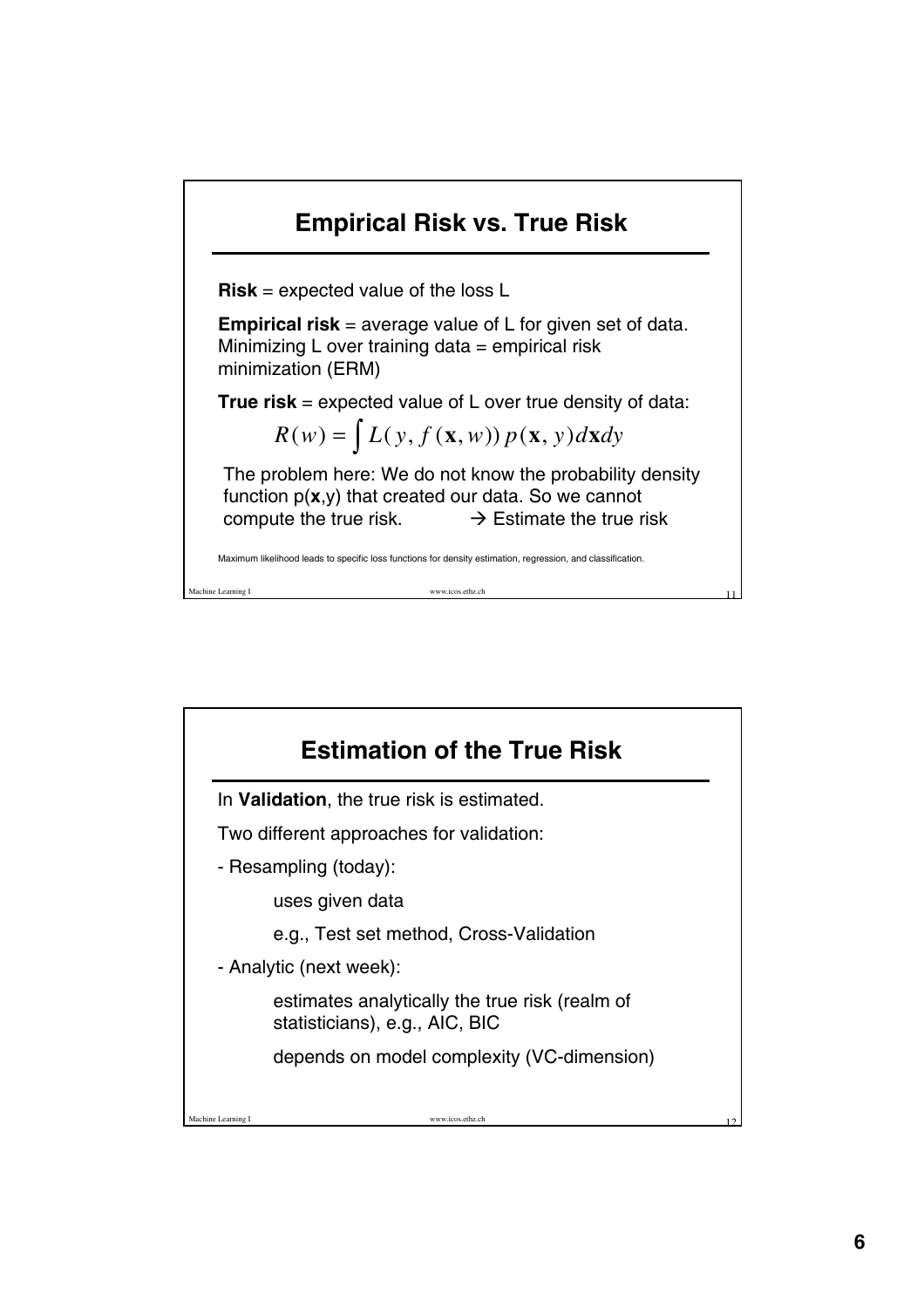

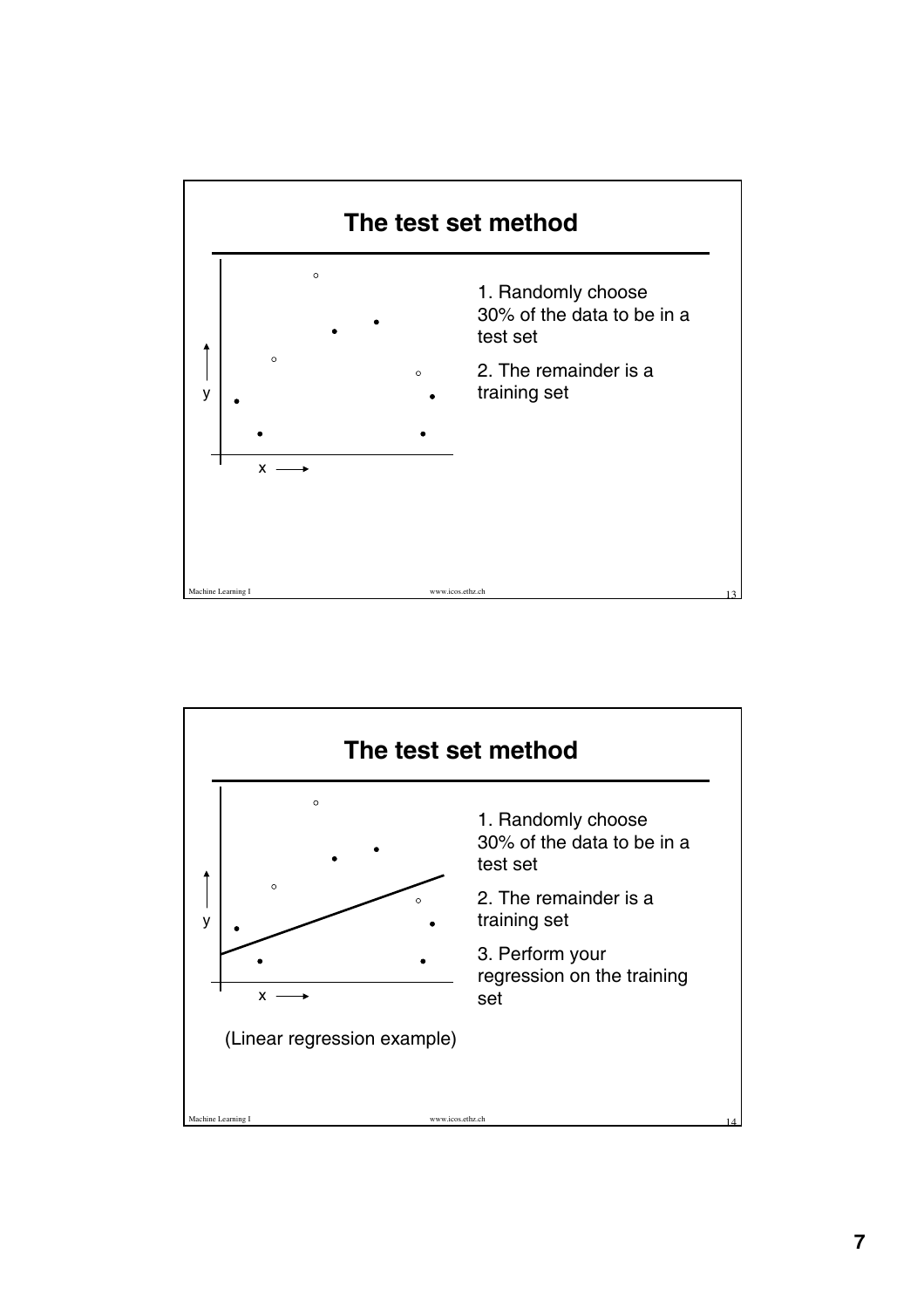

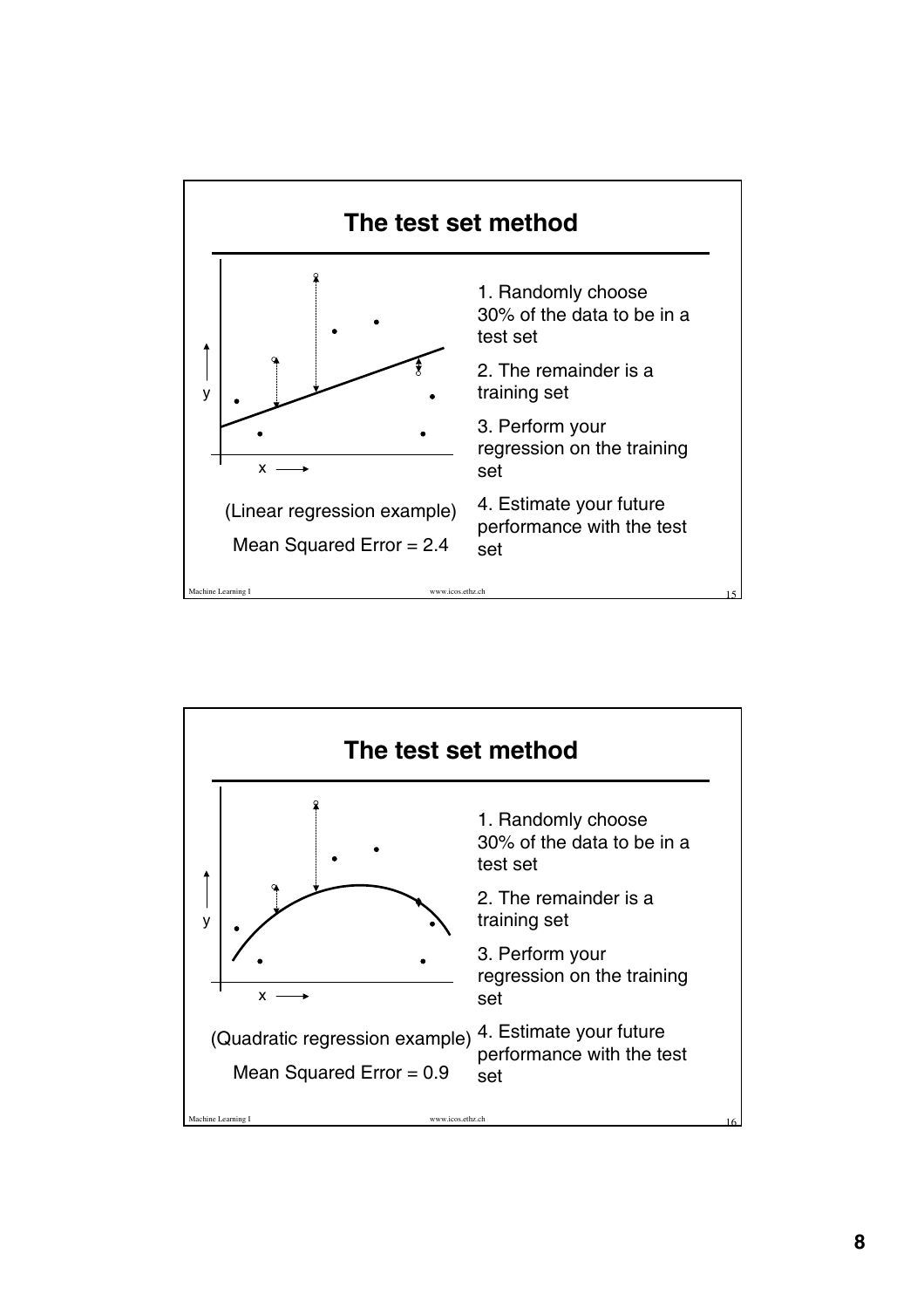

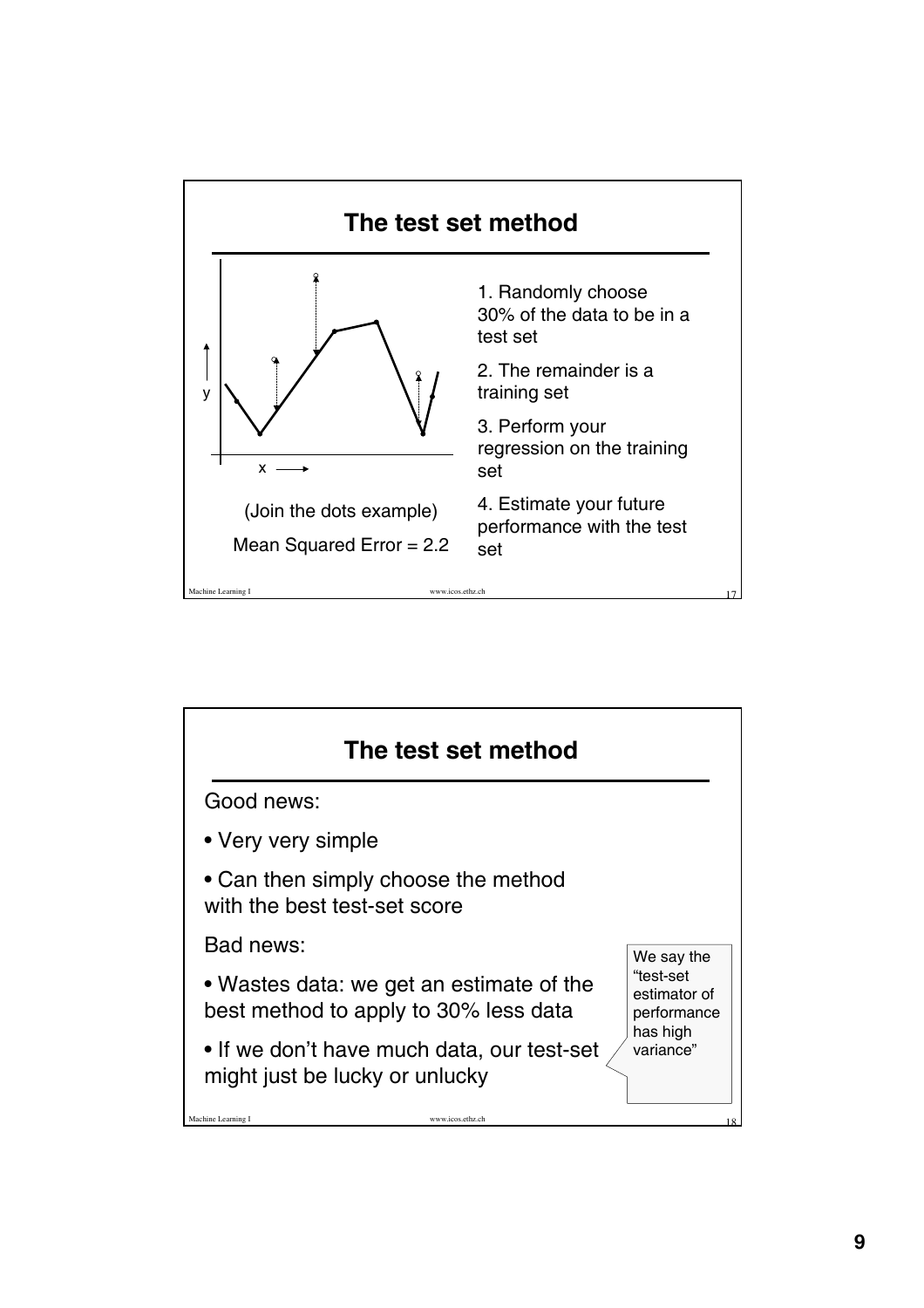

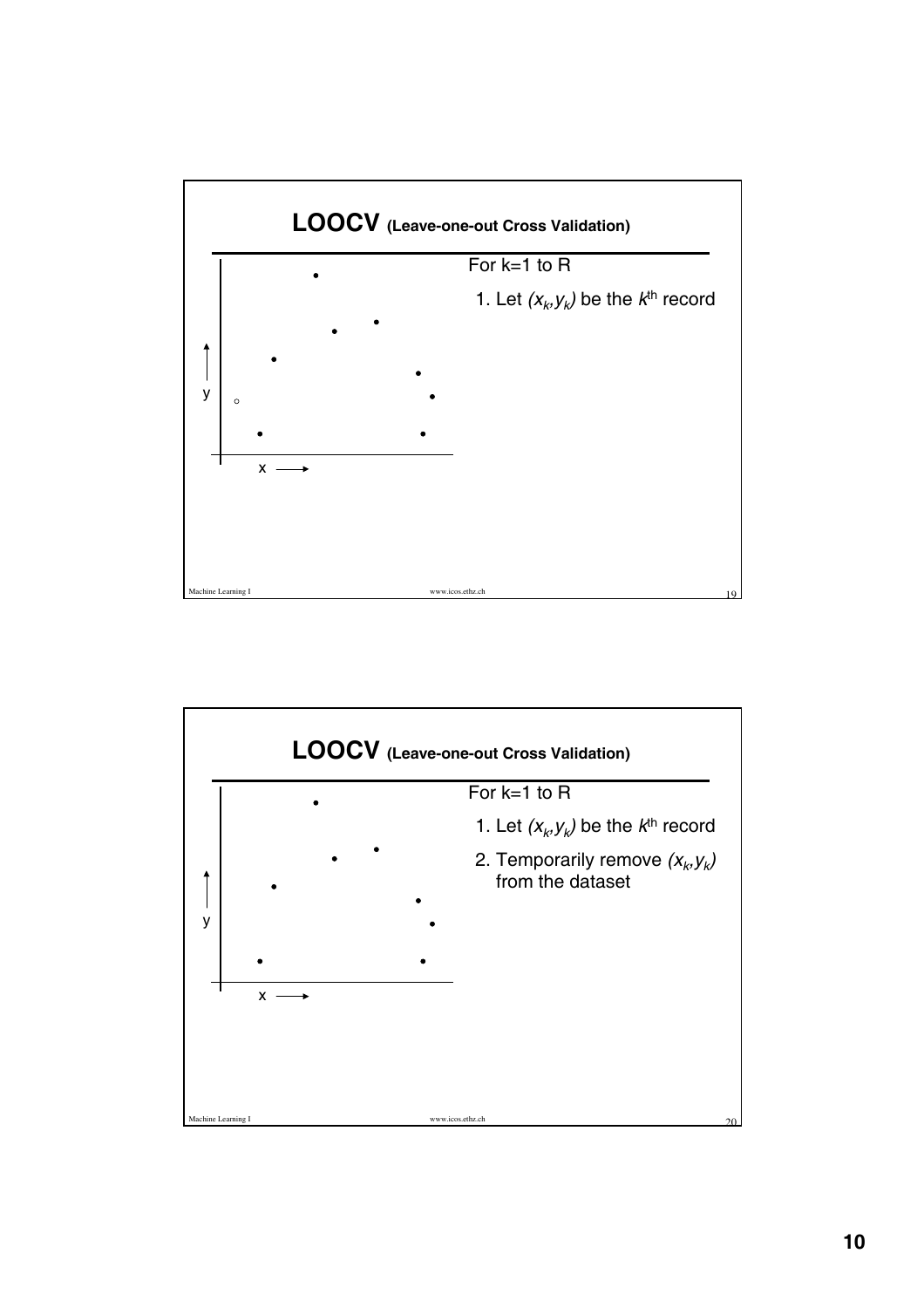

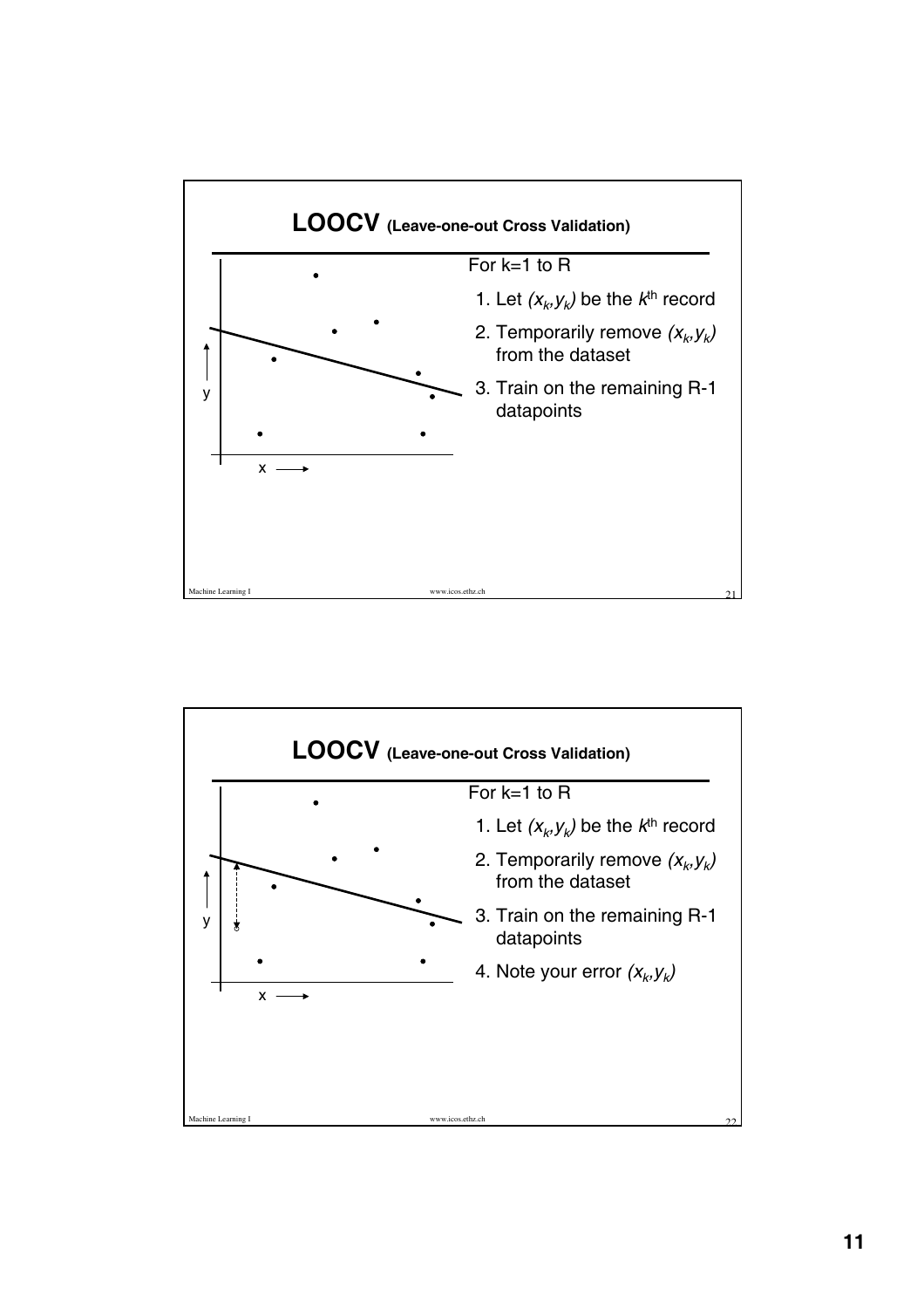

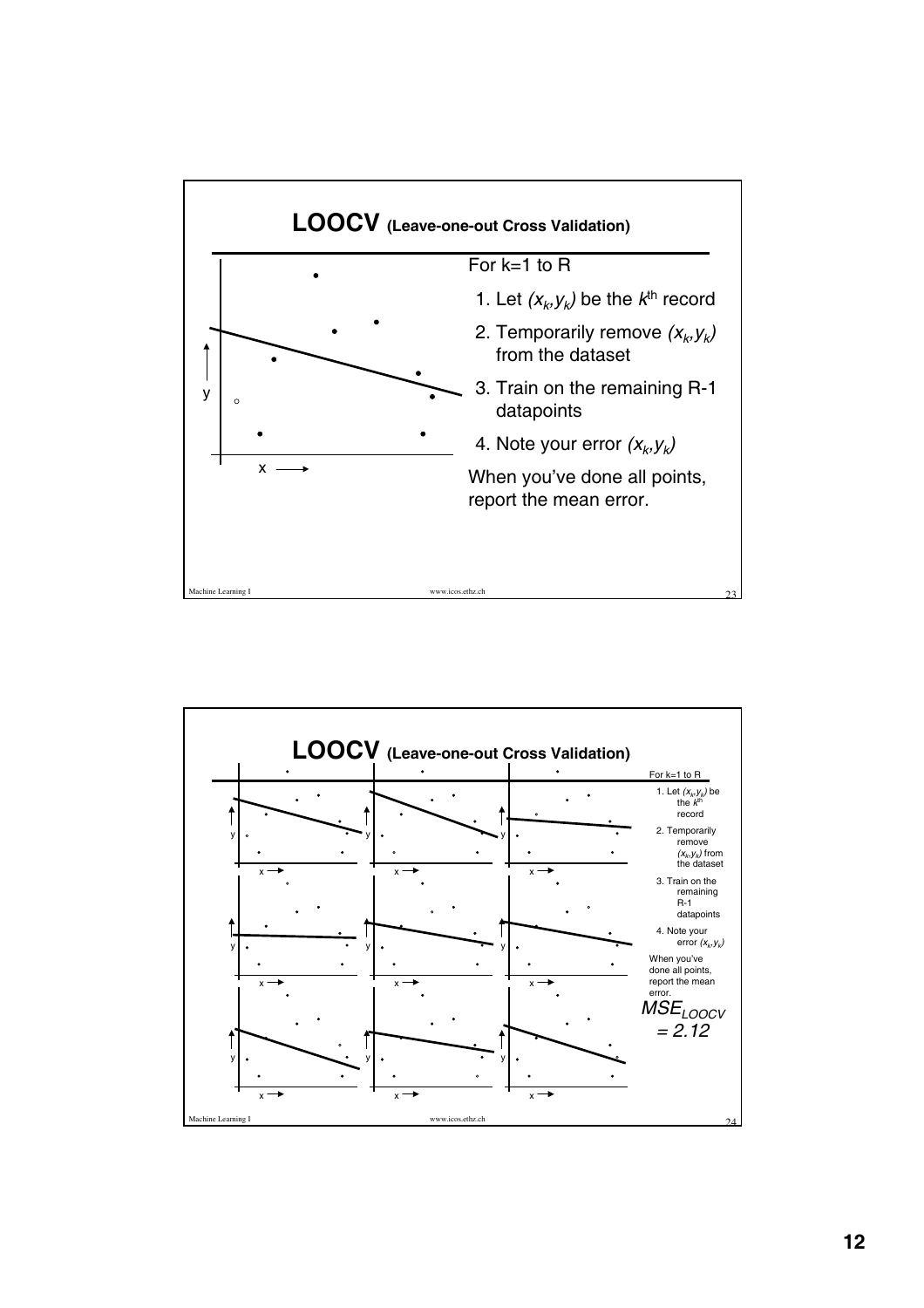

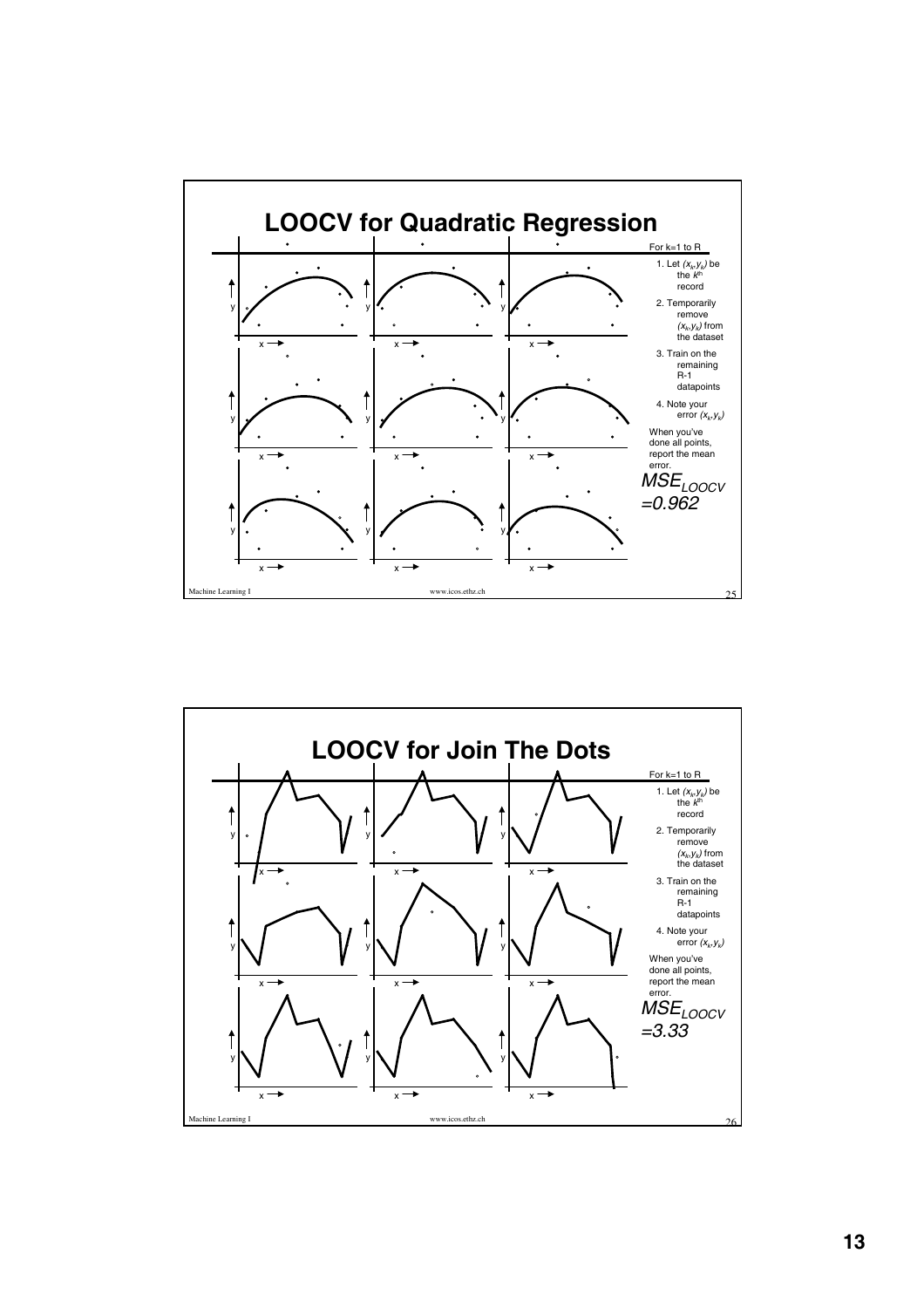|                    | <b>Downside</b>                                           | <b>Upside</b>         |
|--------------------|-----------------------------------------------------------|-----------------------|
| <b>Test-set</b>    | Variance: unreliable<br>estimate of future<br>performance | Cheap                 |
| Leave-one-<br>out  | Expensive.<br>Has some weird<br>behavior                  | Doesn't waste<br>data |
|                    | can we get the best of both worlds?                       |                       |
| Machine Learning I | www.icos.ethz.ch                                          |                       |

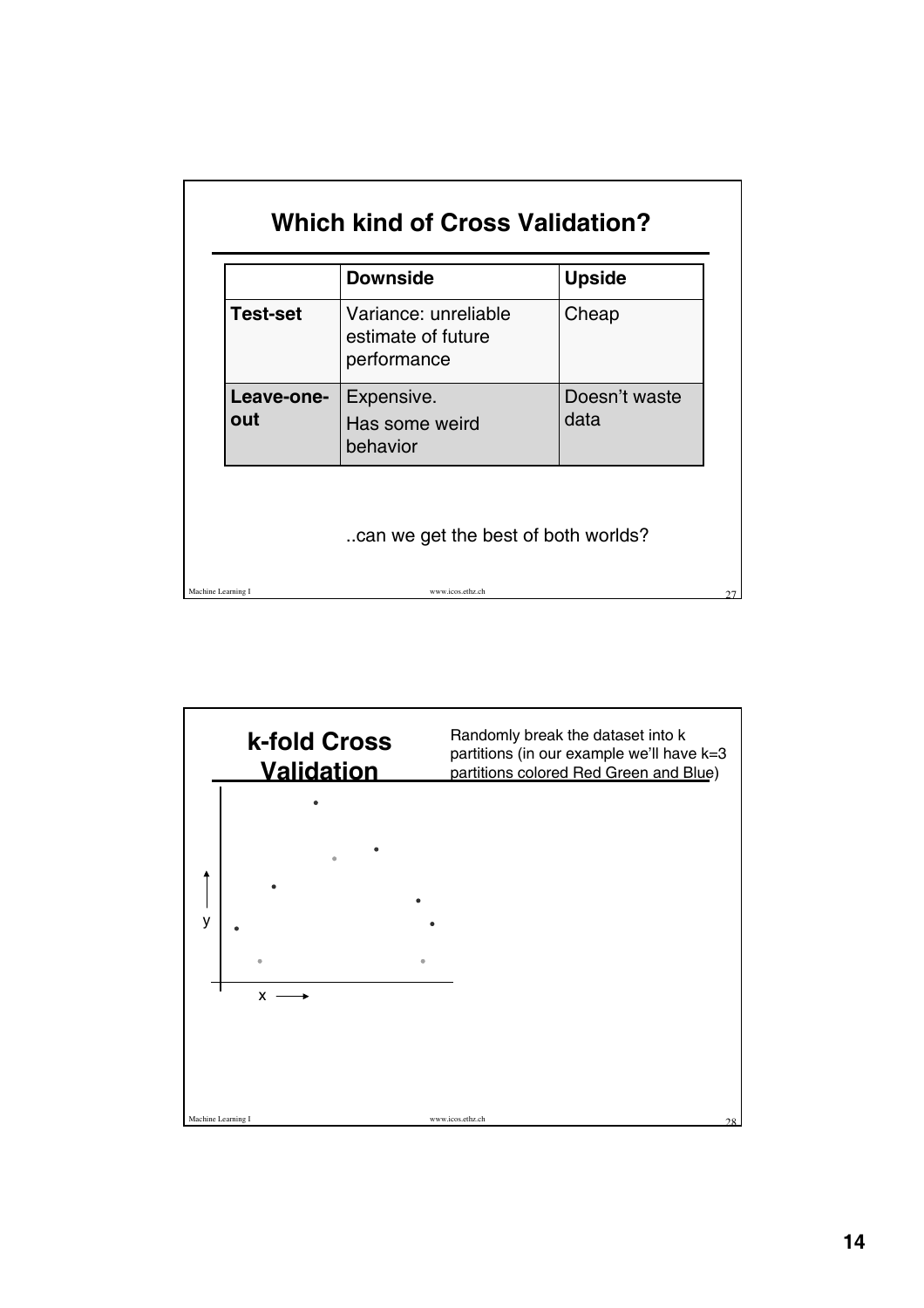

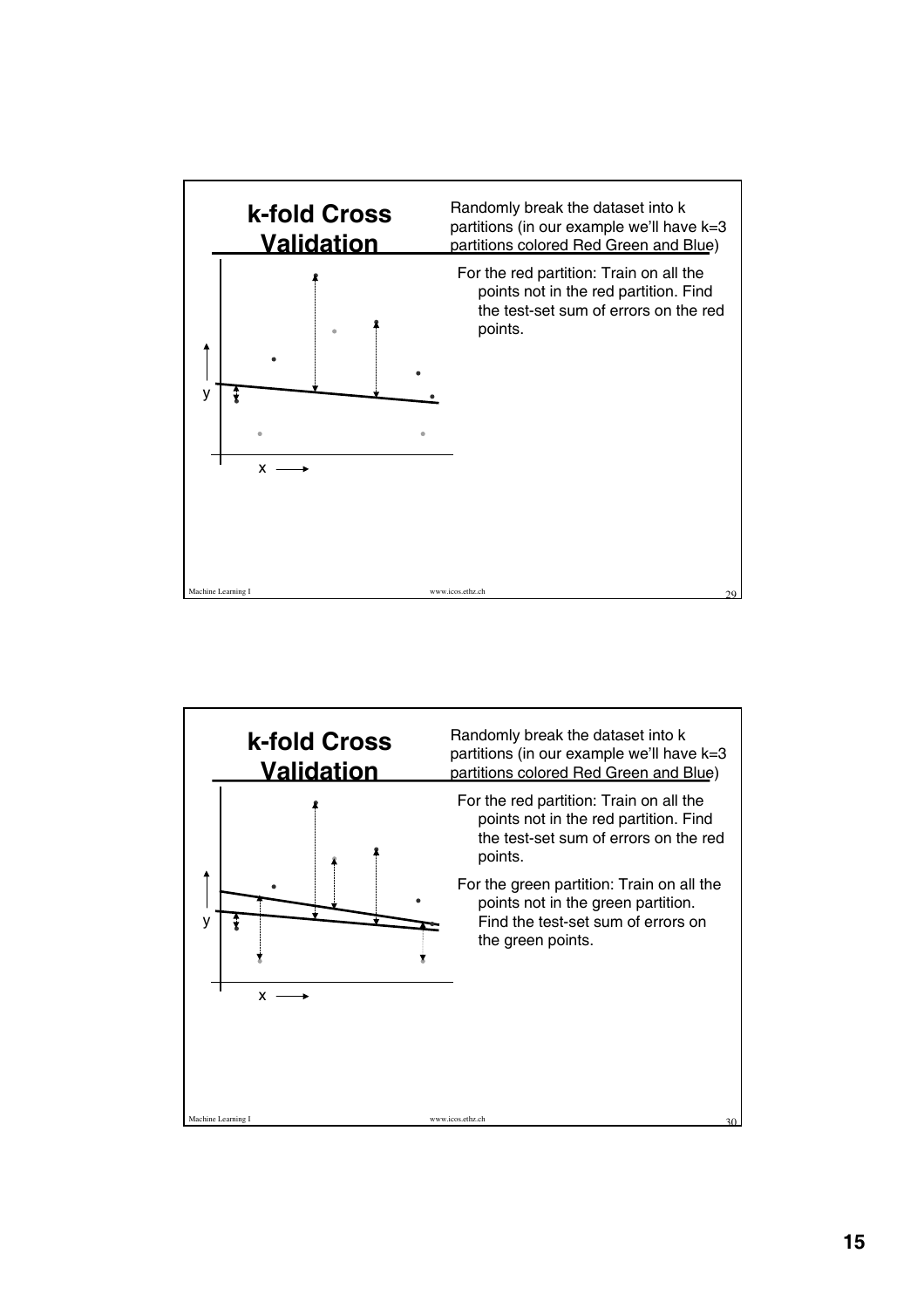

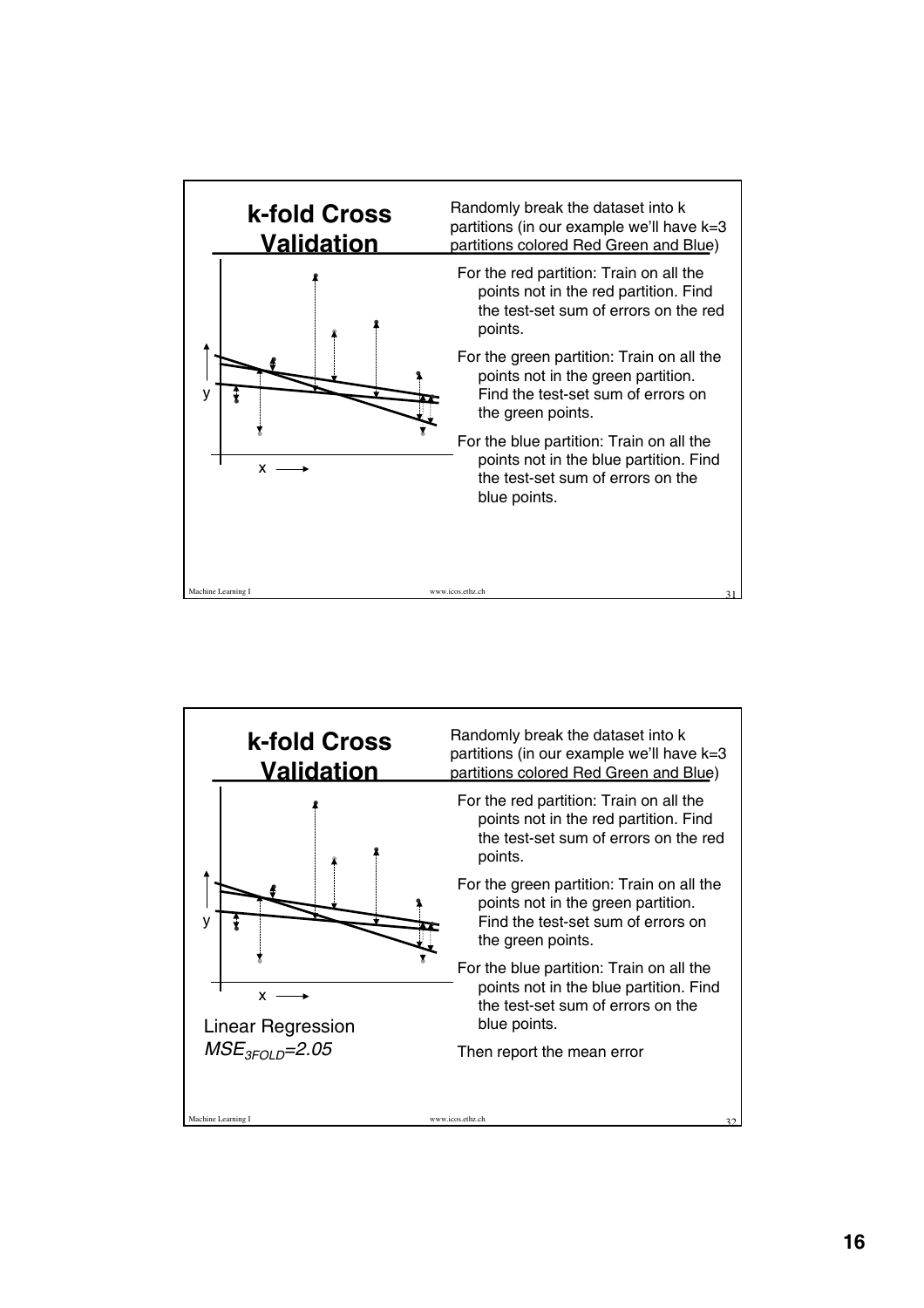